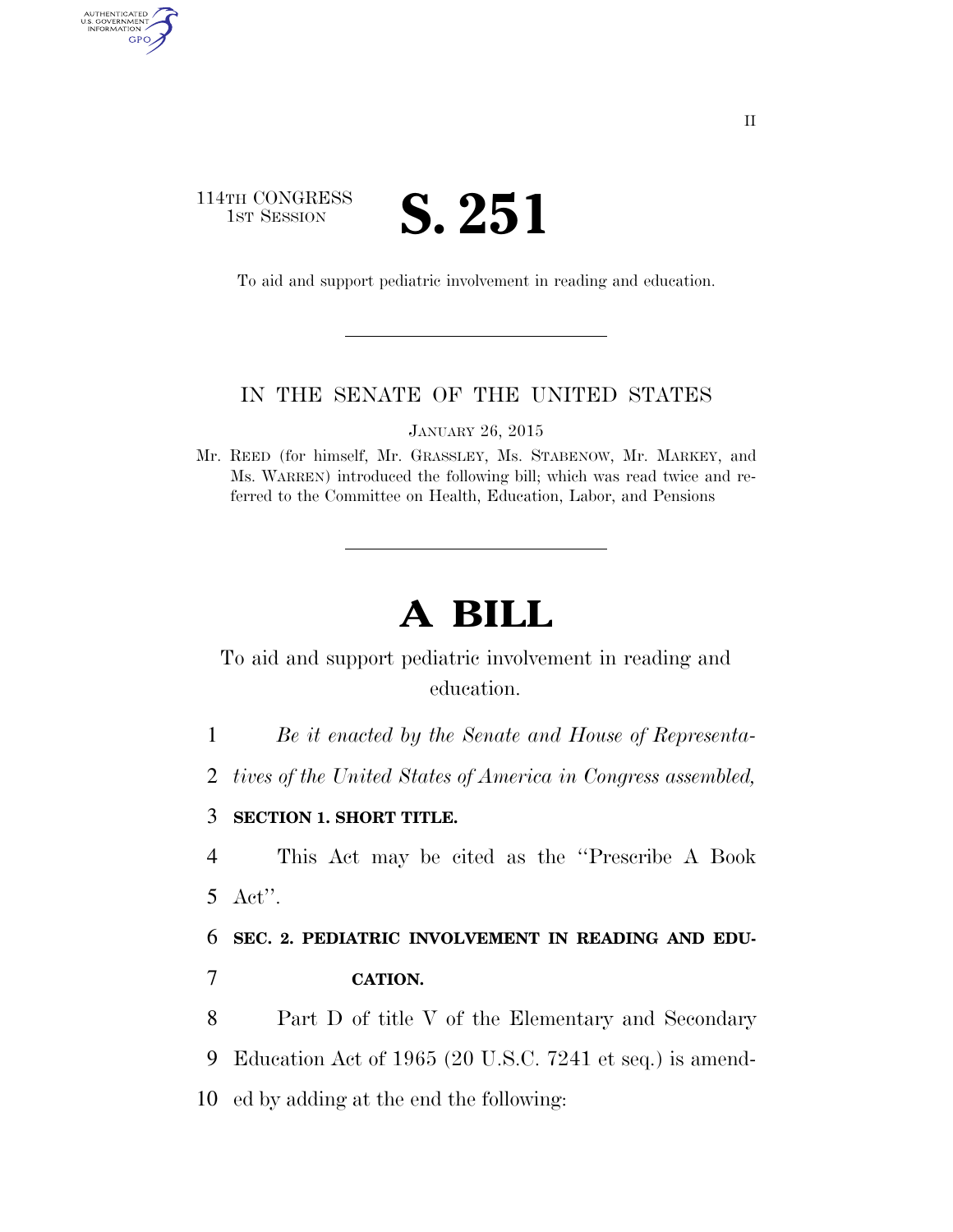| $\mathbf{1}$   | "Subpart 22-Pediatric Early Literacy Programs         |
|----------------|-------------------------------------------------------|
| 2              | "SEC. 5621. DEFINITIONS.                              |
| 3              | "In this subpart:                                     |
| $\overline{4}$ | "(1) ELIGIBLE ENTITY.—The term 'eligible en-          |
| 5              | tity' means a nonprofit organization that has, as de- |
| 6              | termined by the Secretary, demonstrated effective-    |
| 7              | ness in the following areas:                          |
| 8              | " $(A)$ Providing peer-to-peer training to            |
| 9              | healthcare providers in research-based methods        |
| 10             | of literacy promotion as part of routine pedi-        |
| 11             | atric health supervision visits.                      |
| 12             | "(B) Delivering a training curriculum                 |
| 13             | through a variety of medical education settings,      |
| 14             | including residency training, continuing medical      |
| 15             | education, and national pediatric conferences.        |
| 16             | "(C) Providing technical assistance to local          |
| 17             | healthcare facilities to effectively implement a      |
| 18             | high-quality Pediatric Early Literacy Program.        |
| 19             | Offering opportunities for local<br>$\lq\lq (D)$      |
| 20             | healthcare facilities to obtain books at signifi-     |
| 21             | cant discounts, as described in section 5626.         |
| 22             | $\lq\lq(E)$ Integrating the latest developmental      |
| 23             | and educational research into the training cur-       |
| 24             | riculum for healthcare providers described in         |
| 25             | subparagraph $(B)$ .                                  |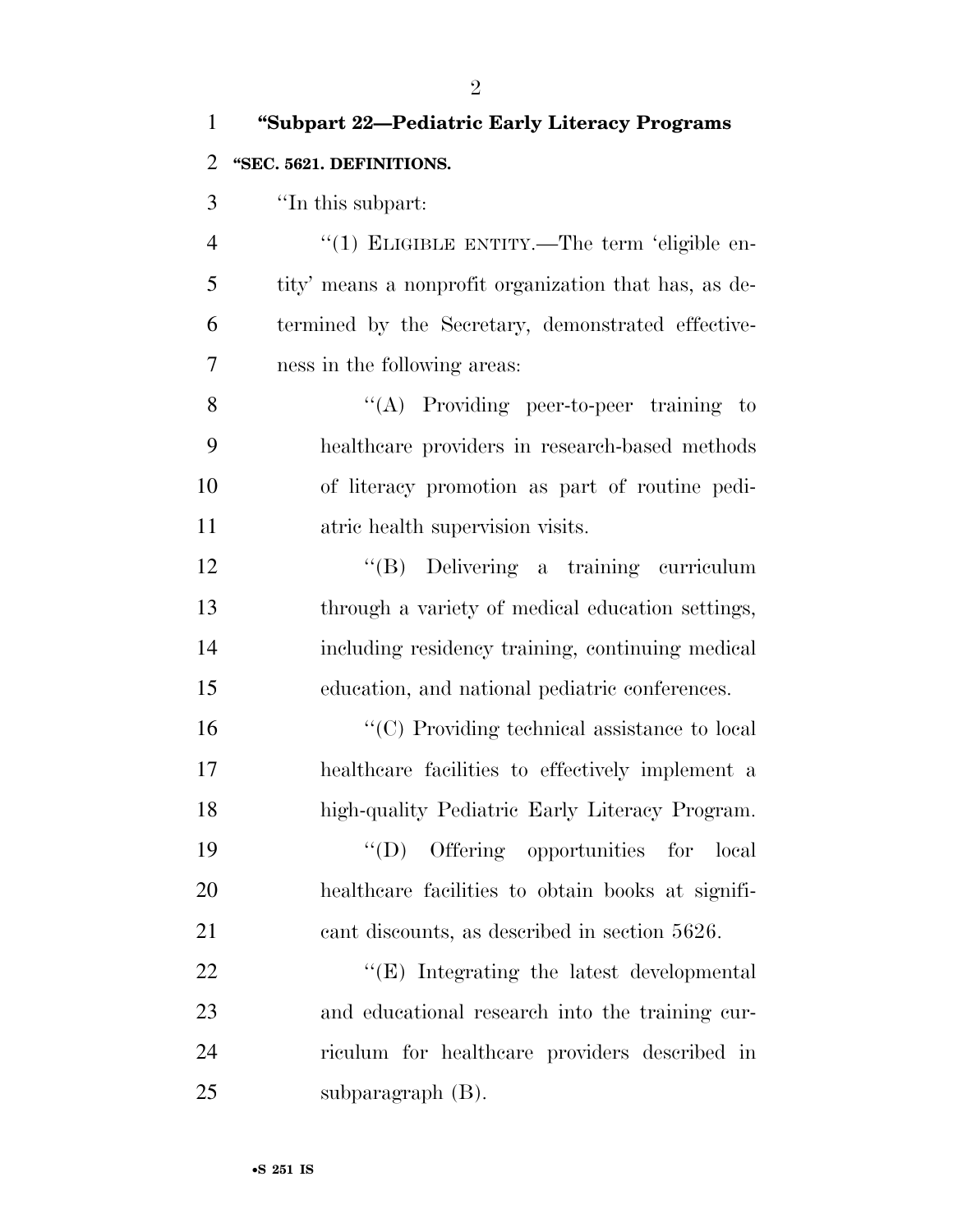| $\mathbf{1}$   | "(2) PEDIATRIC EARLY LITERACY PROGRAM.-           |
|----------------|---------------------------------------------------|
| $\overline{2}$ | The term 'Pediatric Early Literacy Program' means |
| 3              | a program that—                                   |
| $\overline{4}$ | "(A) creates and implements a 3-part              |
| 5              | model through which—                              |
| 6              | "(i) healthcare providers, doctors, and           |
| $\tau$         | nurses, trained in research-based methods         |
| 8              | of early language and literacy promotion,         |
| 9              | encourage parents to read aloud to their          |
| 10             | young children, and offer developmentally         |
| 11             | appropriate recommendations and strate-           |
| 12             | gies to parents for the purpose of reading        |
| 13             | aloud to their children;                          |
| 14             | "(ii) healthcare providers, at health             |
| 15             | supervision visits, provide each child be-        |
| 16             | tween the ages of 6 months and 5 years a          |
| 17             | new, developmentally appropriate chil-            |
| 18             | dren's book to take home and keep; and            |
| 19             | "(iii) healthcare facilities create lit-          |
| 20             | eracy-rich environments that include gent-        |
| 21             | ly-used books for waiting room use or vol-        |
| 22             | unteer readers to model for parents the           |
| 23             | techniques of reading a loud to young chil-       |
| 24             | dren;                                             |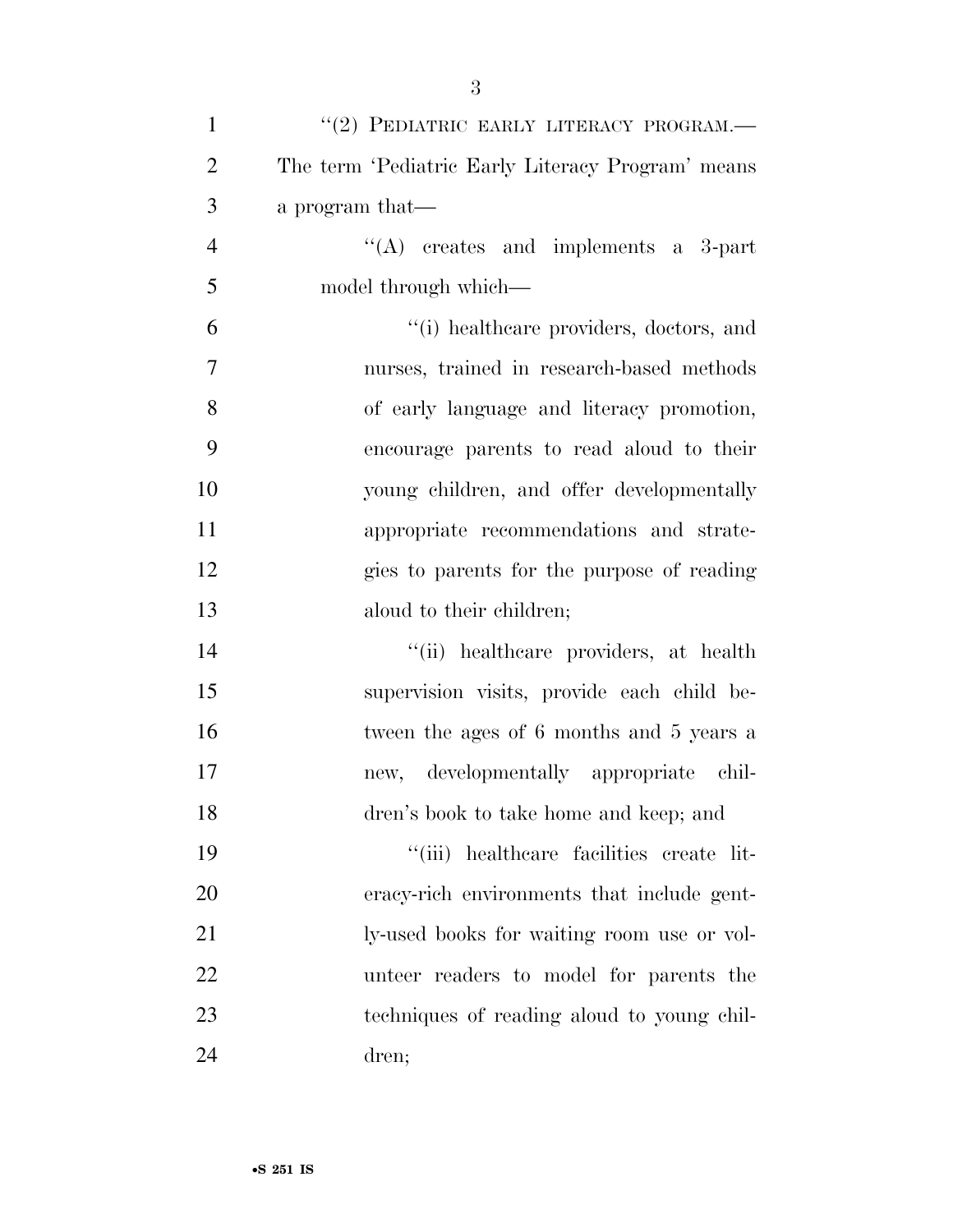1 ''(B) demonstrates, through research pub- lished in peer-reviewed journals, effectiveness in positively altering parent behavior regarding reading aloud to children, and improving ex- pressive and receptive language in young chil-dren; and

 ''(C) receives the endorsement of nationally recognized medical associations and academies.

## **''SEC. 5622. PROGRAM AUTHORIZED.**

 ''The Secretary is authorized to award grants to eligi- ble entities to enable the eligible entities to implement Pe-diatric Early Literacy Programs.

### **''SEC. 5623. APPLICATIONS.**

 ''An eligible entity that desires to receive a grant under section 5622 shall submit an application to the Sec- retary at such time, in such manner, and including such information as the Secretary may reasonably require.

#### **''SEC. 5624. MATCHING REQUIREMENT.**

 ''An eligible entity receiving a grant under section 5622 shall provide, either directly or through private con- tributions, non-Federal matching funds equal to not less than 50 percent of the grant received by the eligible entity under section 5622. Such matching funds may be in cash or in-kind.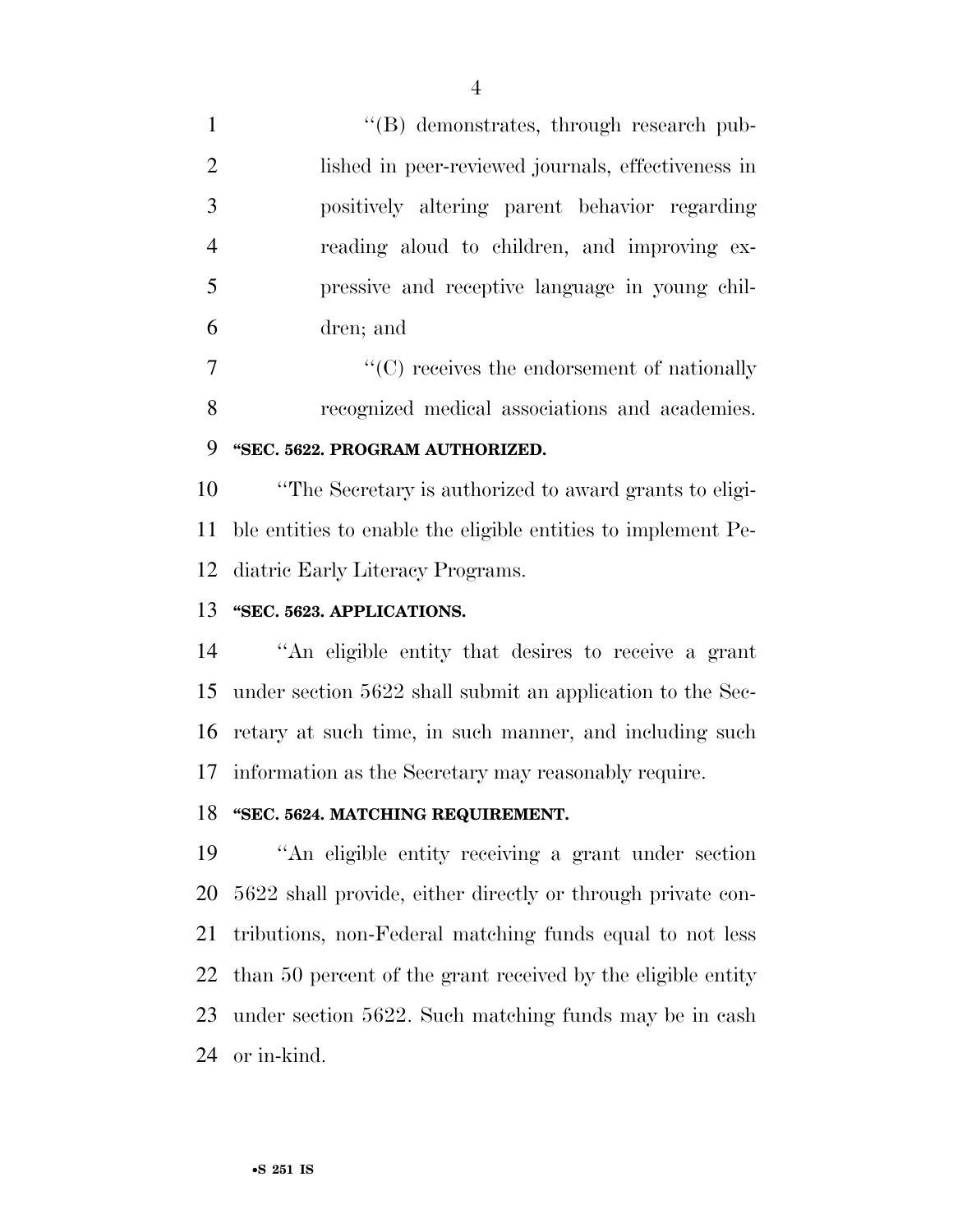**''SEC. 5625. USE OF GRANT FUNDS.** 

 ''(a) IN GENERAL.—An eligible entity receiving a grant under section 5622 shall—

 $\frac{4}{1}$  enter into contracts with private nonprofit organizations, or with public agencies, selected based on the criteria described in subsection (b), under which each contractor will agree to establish and op-erate a Pediatric Early Literacy Program;

 ''(2) provide such training and technical assist- ance to each contractor of the eligible entity as may be necessary to carry out this subpart; and

12 ''(3) include such other terms and conditions in an agreement with a contractor as the Secretary de- termines to be appropriate to ensure the effective-ness of such program.

 ''(b) CONTRACTOR CRITERIA.—Each contractor shall 17 be selected under subsection  $(a)(1)$  on the basis of the ex- tent to which the contractor gives priority to serving a substantial number or percentage of at-risk children, in-cluding—

 $\frac{1}{2}$  (1) children from families with an income below 200 percent of the poverty line applicable to a family of the size involved, particularly such chil-dren in high-poverty areas;

25 "(2) children without adequate medical insur-ance;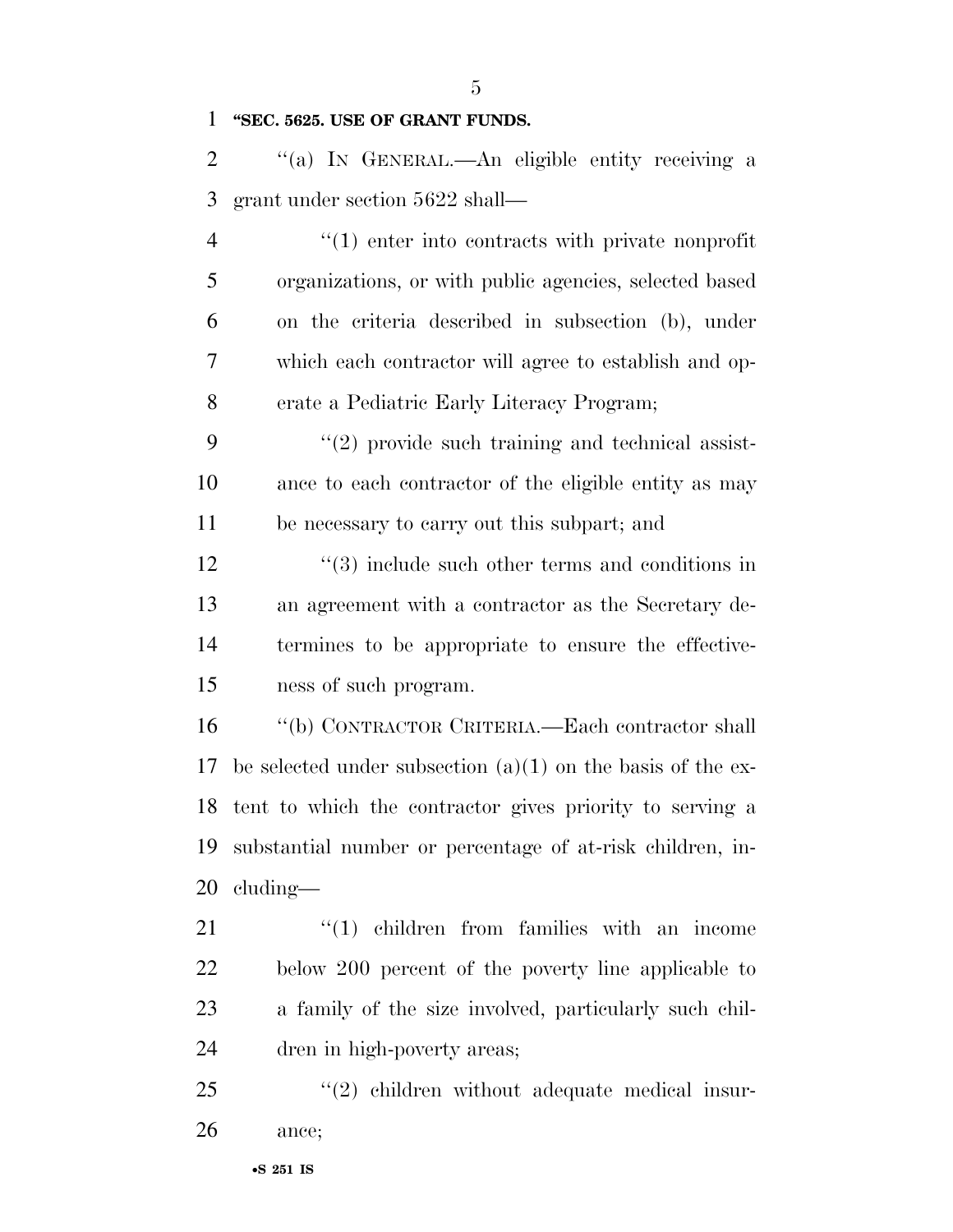| 1              | "(3) children enrolled in a State Medicaid pro-        |
|----------------|--------------------------------------------------------|
| 2              | gram, established under title XIX of the Social Se-    |
| 3              | curity Act (42 U.S.C. 1396 et seq.), or in the State   |
| $\overline{4}$ | Children's Health Insurance Program established        |
| 5              | under title XXI of such Act (42 U.S.C. 1397aa et       |
| 6              | $seq.$ ;                                               |
| 7              | $\lq(4)$ children living in rural areas;               |
| 8              | $\lq(5)$ migrant children; and                         |
| 9              | $\cdot$ (6) children with limited access to libraries. |
| 10             | "SEC. 5626. RESTRICTION ON PAYMENTS.                   |

 ''The Secretary shall make no payment to an eligible entity under this subpart unless the Secretary determines that the eligible entity or a contractor of the eligible entity, as the case may be, has made arrangements with book publishers or distributors to obtain books at discounts that are at least as favorable as discounts that are customarily given by such publisher or distributor for book purchases made under similar circumstances in the absence of Fed-eral assistance.

#### **''SEC. 5627. REPORTING REQUIREMENT.**

 ''An eligible entity receiving a grant under section 5622 shall report annually to the Secretary on the effec- tiveness of the program implemented by the eligible entity and the programs instituted by each contractor of the eli